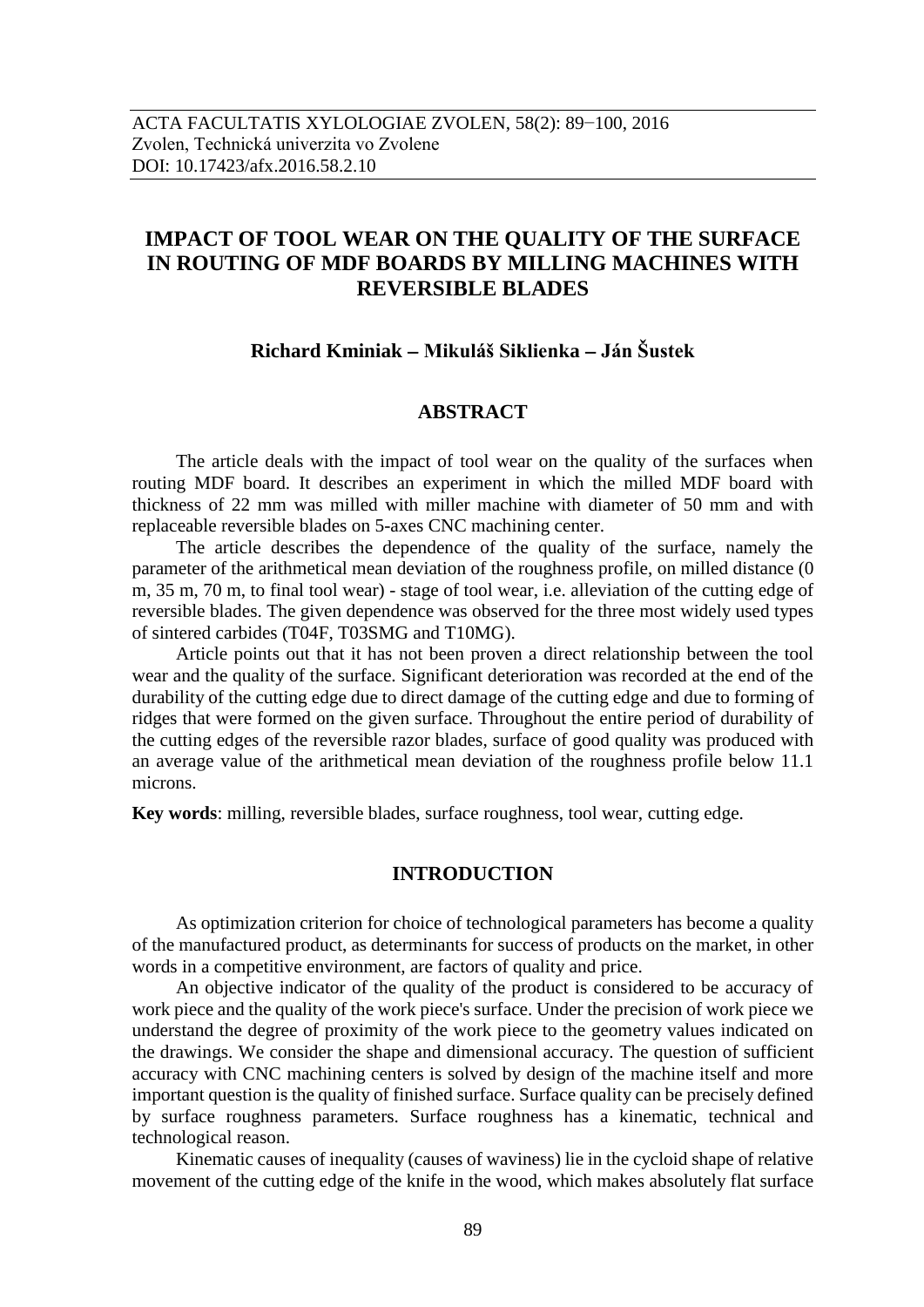created by rotary tool unreachable even on a theoretical level.

Technological inequality causes (causes of roughness) lie for example in cutting of vessels, fibers, annual rings, moisture, milling along the fiber and against it, type of wood and so on.

Technical causes of inequality (causes of roughness and waviness) lie in the precision of setting of knives in the cutter head (or in precision of grinding of disc cutters to equal perimeter of all cutting edges) in the state of wear of the cutting edges of blades and in the vibration and movement of milling tool. These cause both, uprooting of fibers (because of edge wear) and irregularities in the distance ripples on a milled surface.

Most of the above variables are considered stable or randomly changing. But there are also variables directly dependent on milling distance, like for example the wear of the cutting edge. Wear is an expression of the resistance of the material – wood against penetration of the cutting tool (KRILEK *at al*. 2013). This resistance is due to the strength of wood material during cutting of wood particles by cutting edge, bending deformation of cutting material, friction of material to forehead of tooth and friction of back part of the cutting edge to the machined surface (SIKLIENKA and MIŠURA 2008).

The purpose of this article is to map the impact of wear of the cutting edge on the quality of the surface, more specifically on roughness of surface in routing of MDF boards by rotary cutter with reversible knives with sintered carbides of different composition.

## **METHODOLOGY**

#### **The characteristics of used material:**

In the experiment were used **raw, medium hard boards** (MDF) supplied by Bučina DDD, ltd., Zvolen, Slovakia. MDF boards were delivered in the **thickness of 22 mm**, and the **format 2800 / 2070 mm**. Basic technical parameters provided by the manufacturer are in Table 1.

| <b>Property</b>         | <b>Test method</b>  | <b>Request</b>                        |
|-------------------------|---------------------|---------------------------------------|
| Density                 | <b>STN EN 322</b>   | $\sqrt{730 - 780}$ kg.m <sup>-3</sup> |
| Thickness tolerance     | <b>STN EN 324-1</b> | $\pm$ 0.3 mm                          |
| Dimensions tolerance    | <b>STN EN 324-1</b> | $\pm$ 5,0 mm                          |
| Squareness tolerance    | <b>STN EN 324-2</b> | $\pm$ 2 mm / m                        |
| Humidity                | <b>STN EN 322</b>   | $4\% \div 11\%$                       |
| Formaldehyde release    | <b>STN EN 120</b>   | $< 8$ mg / 100 g a.s. samples         |
|                         |                     | > 6 > 19 > 12 > 19 > 30               |
| Thickness range         |                     | $<$ 9 < 12 < 19 < 30 < 45             |
| Bending strength        | STN EN 310 (MPa)    | 23 22 20 18 17                        |
| Tensile strength        | STN EN 319 (MPa)    | 0,65 0,60 0,55 0,55 0,50              |
| Swelling after 24 hours | <b>STN EN 317</b>   | 17 15 12 10 8                         |
| Modulus of elasticity   | STN EN 310 (MPa)    | 2800 2500 2200 2150 1900              |

**Tab. 1 Technical parameters of raw medium hard MDF board.**

#### **Characteristics of the machine:**

The experiment was conducted at 5 axes **CNC machining center SCM Tech Z5** (Figure 1). Basic technical and technological parameters provided by the manufacturer are in Table 2.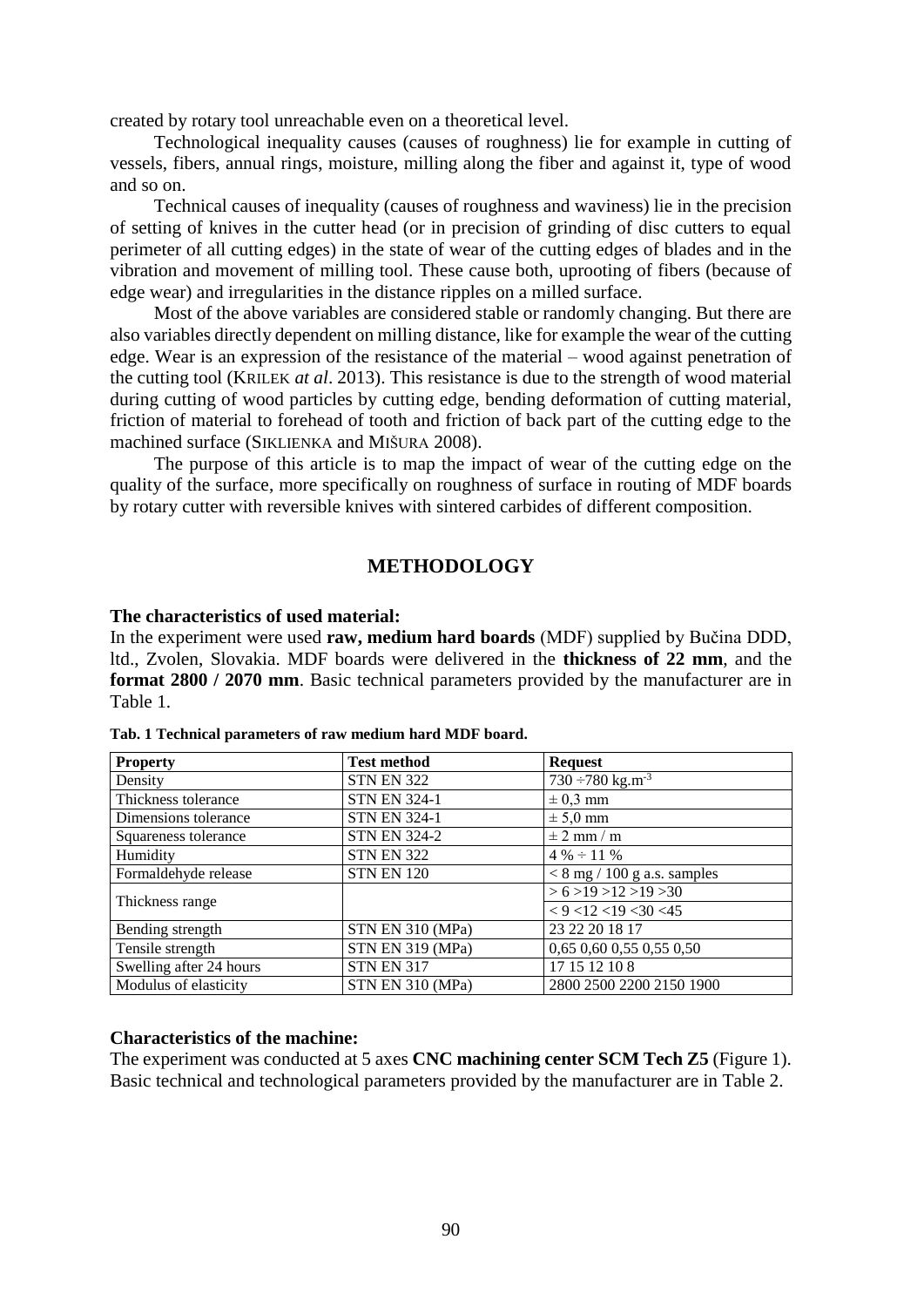

**Fig. 1 CNC machining center SCM Tech Z5.**

|  | Tab. 2 Technical and technological parameters of CNC machining center SCM Tech Z5. |
|--|------------------------------------------------------------------------------------|
|--|------------------------------------------------------------------------------------|

| Technical parameters of CNC machining center SCM Tech Z5 |                                                   |  |  |  |  |
|----------------------------------------------------------|---------------------------------------------------|--|--|--|--|
| Useful desktop                                           | $x=3050$ mm, $y=1300$ mm, $z=300$ mm              |  |  |  |  |
| Speed X axis                                             | $0 \div 70 \text{ m} \cdot \text{min}^{-1}$       |  |  |  |  |
| Speed Y axis                                             | $0 \div 40 \text{ m} \cdot \text{min}^{-1}$       |  |  |  |  |
| Speed Z axis                                             | $0 \div 15 \text{ m} \cdot \text{min}^{-1}$       |  |  |  |  |
| Vector rate                                              | $0 \div 83 \; \text{m} \cdot \text{min}^{-1}$     |  |  |  |  |
|                                                          | Parameters of the main spindle                    |  |  |  |  |
|                                                          | electric spindle with HSK F63 connection          |  |  |  |  |
| Rotation axis C                                          | $640^\circ$                                       |  |  |  |  |
| Rotation axis B                                          | $320^\circ$                                       |  |  |  |  |
| Revolutions                                              | $600 \div 24\,000\,\text{ot}\cdot\text{min}^{-1}$ |  |  |  |  |
| Power                                                    | 11 kW 24 000 ot $\text{min}^{-1}$                 |  |  |  |  |
|                                                          | 7,5kW 10 000 ot $\text{min}^{-1}$                 |  |  |  |  |
| Maximum tool diameter                                    | $D = 160$ mmm                                     |  |  |  |  |
|                                                          | $L = 180$ mm                                      |  |  |  |  |

## **Characteristics of the tool:**

The experiment was used **milling head** under the type designation **01B1481004 MEC** (Figure 2) from the manufacturer BOTO, ltd., Nové Zámky, Slovakia. Basic technical and technological parameters stated by the manufacturer are provided by Table 3.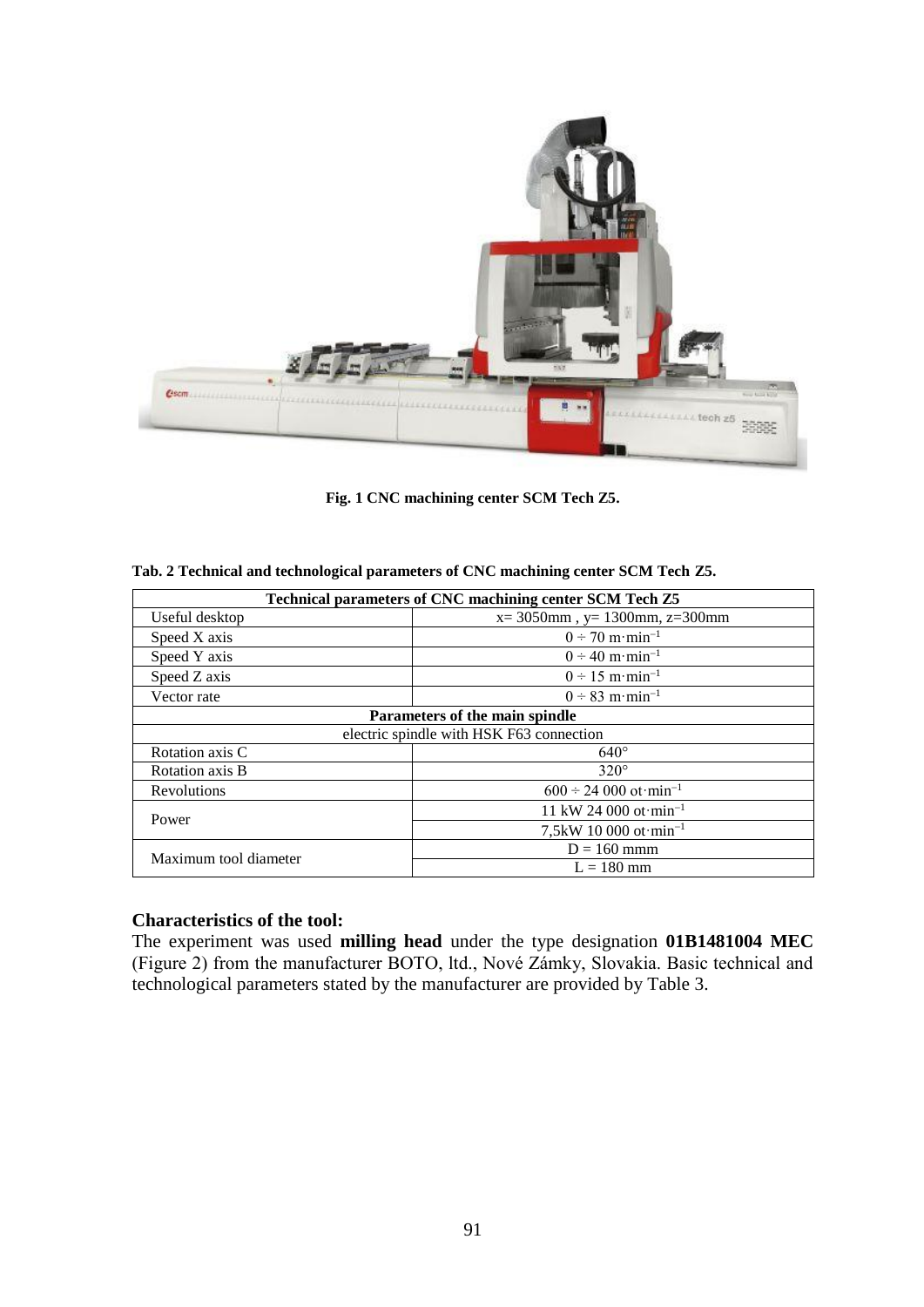

**Fig. 2 Milling head 01B1481004 MEC.**

|  |  | Tab. 3 Technical and technological parameters of milling head 01B1481004 MEC. |  |  |  |
|--|--|-------------------------------------------------------------------------------|--|--|--|
|  |  |                                                                               |  |  |  |

| Technical and technological parameters of milling head "301B1481004 MEC" |                                       |  |  |  |
|--------------------------------------------------------------------------|---------------------------------------|--|--|--|
| The total length of the tool                                             | $80 \text{ mm}$                       |  |  |  |
| Cutter body diameter                                                     | 50 mm                                 |  |  |  |
| Shank diameter                                                           | $20 \text{ mm}$                       |  |  |  |
| Height of the cutter body                                                | $30 \text{ mm}$                       |  |  |  |
| Number of blades                                                         | $2$ ks                                |  |  |  |
| Max. revolutions                                                         | $12000 \text{ min}^{-1}$              |  |  |  |
| Feed rate                                                                | $7.2 \text{ m} \cdot \text{min}^{-1}$ |  |  |  |
| $\alpha$ - clearance angle                                               | $35$ $\degree$                        |  |  |  |
| $\beta$ - cutting wedge angle                                            | $35$ $\degree$                        |  |  |  |
| $\gamma$ - rake angle                                                    | $20^{\circ}$                          |  |  |  |

During the experiment **reversible blades HW30/12/1.5** (Figure 3, Table 4) were mounted in the milling head from different classes of sintered carbides TIGRA from BOTO, ltd., Nové Zámky, Slovakia. Specifically:

- **T04F** considered as a universal material,
- **T03SMG** considered the standard material in the machining of HDF, MDF and DTD.
- **T10MG** considered the standard material in the machining of hard and soft wood.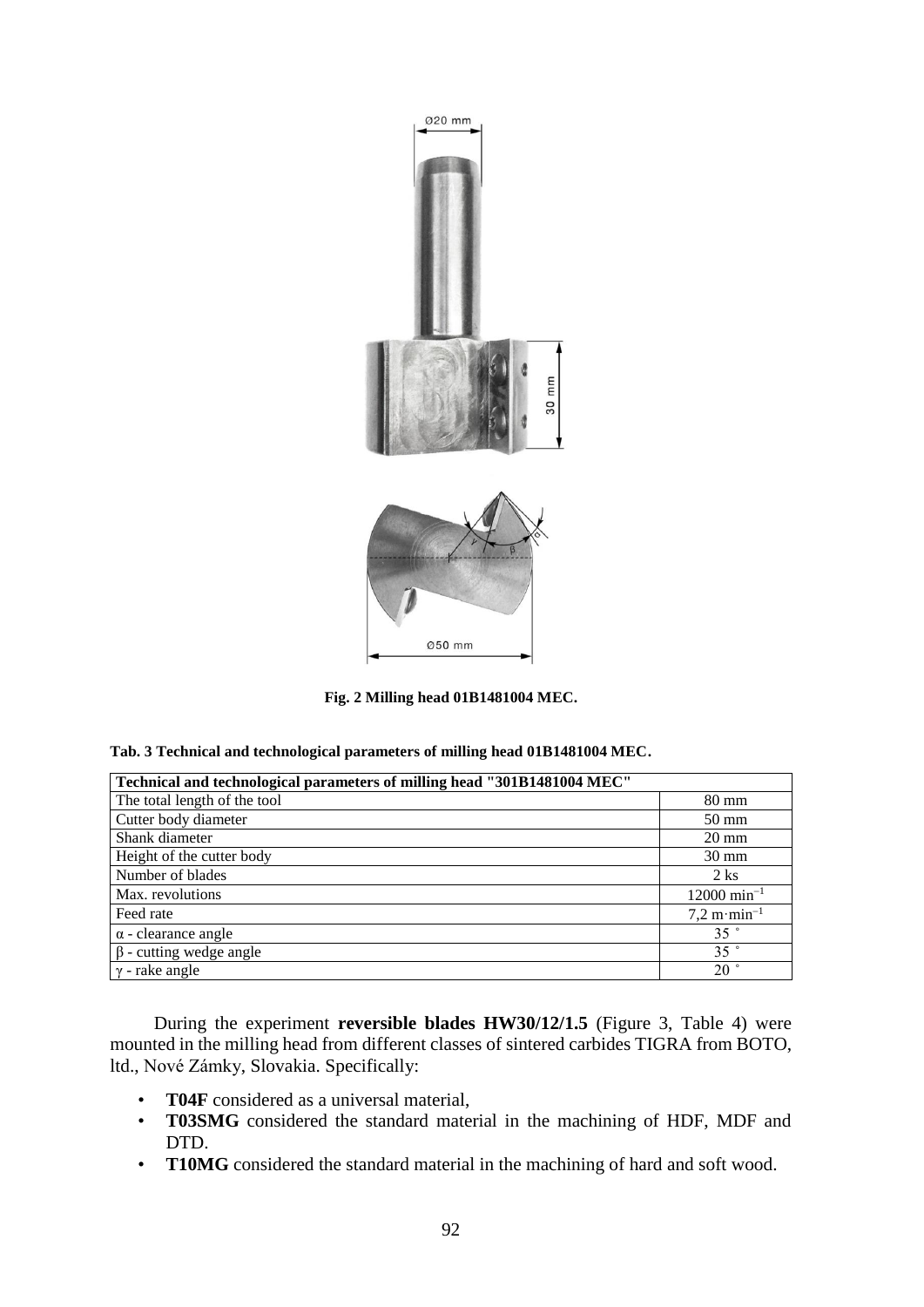

**Fig. 3 Razor HW30/12/1.5.**

#### **Tab. 4 Technical data of razors HW30/12/1.5.**

| Technical characteristics of blades HW/30/12/1.5 |                  |  |  |  |  |
|--------------------------------------------------|------------------|--|--|--|--|
| Blade length                                     | $30 \text{ mm}$  |  |  |  |  |
| Blade width                                      | $12 \text{ mm}$  |  |  |  |  |
| <b>Blade thickness</b>                           | $1.5 \text{ mm}$ |  |  |  |  |
| Number of clamping holes                         | $2$ ks           |  |  |  |  |
| Bore diameter                                    | 4 mm             |  |  |  |  |
| Fixing hole spacing                              | 14 mm            |  |  |  |  |
| Cutting wedge angle                              | $35$ $\degree$   |  |  |  |  |

Basic technical parameters of sintered carbides TIGRA provided by manufacturer is in Table 5.

|  |  | Tab. 5 Technical Specifications of sintered carbides Tigra. |  |  |  |
|--|--|-------------------------------------------------------------|--|--|--|
|--|--|-------------------------------------------------------------|--|--|--|

| <b>Classes of TIGRA</b>        | <b>ISO CODE</b> | <b>US CODE</b> | Binder% | <b>Hardness</b> |             | <b>Bending strength</b> |         |
|--------------------------------|-----------------|----------------|---------|-----------------|-------------|-------------------------|---------|
|                                |                 |                |         | <b>HV10</b>     | $HRA\pm0.2$ | $N/mm^2$                | psi     |
| T03SMG                         |                 | $C4++$         | 3.5     | 2100            | 94.6        | 2400                    | 348.000 |
| <b>T04F</b>                    |                 | C4             | 4.0     | .750            | 92.8        | 2350                    | 341.000 |
| T <sub>10</sub> M <sub>G</sub> | K10–K40         | $C_{3+}$       | 10.0    | 1650            | 92.3        | 3600                    | 522.000 |

## **METHOD**

The experiment was conducted in the following steps:

- 1. The milling head mounted with a first type of razor blades was inserted into the hydraulic clamping SOBO. 302680291 GM 300 HSK 63F from Gühring KG Albstadt, Germany. And then inserted into a magazine of CNC machine.
- 2. The input format of MDF board (2750  $*$  1840 mm) was divided in half (2  $*$  2750  $*$ 868 mm);
- 3. Half-format MDF board was placed in a CNC machining center so that the longer side was alignment in the X-axis and the shorter side in the Y-axis, attaching the MDF was provided 12 evenly placed suction cups measuring 120 x 120 x 35 mm (set the vacuum 0.9 bar) (distance from the cutting head suction cups no more than 50 mm). Since the format of MDF board during experiment dwindled, locations of suction cups have been corrected if the distance from the edge of routing was less than 20 mm.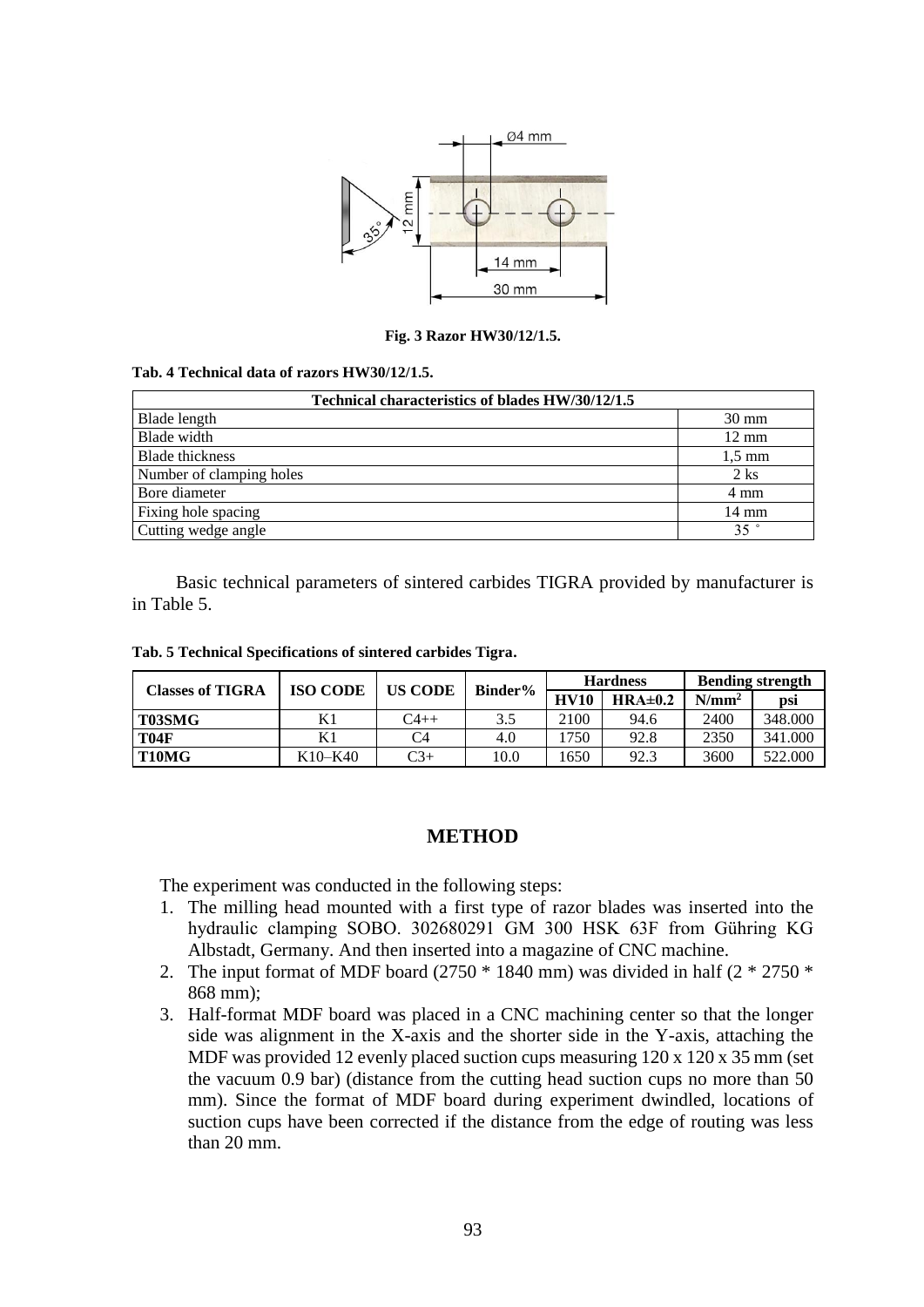4. The experiment was carried out so that the experimental milling head took 2 mm thick layer from the long sides of MDF in the process with parameters given in the Table 6.

**Tab. 6 milling parameters.**

| <b>Milling process parameters</b> |                                     |  |  |  |  |
|-----------------------------------|-------------------------------------|--|--|--|--|
| Revolutions of main spindle       | $12000 \text{ min}^{-1}$            |  |  |  |  |
| Milling type                      | Opposed                             |  |  |  |  |
| Sliding speed                     | $3 \text{ m} \cdot \text{min}^{-1}$ |  |  |  |  |
| Abstracted layer thickness        | 2 mm                                |  |  |  |  |

5. After the desired milled distance (0, 35, 70, 105, ..., to milled distance which caused wear on the cutting edge, with the naked eye observable deterioration in the quality of the surface like - burning of surface, pulling the fiber material or scratches on the surface) was sawed-off 5 mm thick strip from which samples were taken for determination of surface roughness. Samples were taken according to the methodology by SIKLENKA and ADAMCOVA (2012) look at the diagram in Figure 4.



**Fig. 4 Method for extraction and manipulation of test samples for the determination of surface roughness (SIKLIENKA and ADAMCOVA 2012)**

6. After reaching the final milled distance, another type of razor blades was exchanged in milling head and the process was repeated.

## **Determination of surface roughness**

The inequality of the surface of the test piece was measured with a **laser profilometer LPM-4** (Figure 5) from KVANT Ltd., Slovak Republic. Profilometer uses laser triangulation principle of laser profilometry. The image of the laser line is recorded from an angle by digital camera. Scanned image is then analyzed and object profile is evaluated in crosssection. The data obtained are mathematically filtered and indicators are provided for each primary profile, the profile of waviness and roughness profile as well (KMINIAK and GAFF  $2015$ ).

During measuring of the surface roughness a methodology by SIKLENKA and ADAMCOVA (2012) was used regarding norms STN EN ISO 4287. On each test sample, measurements were performed on three tracks located in the middle of samples, evenly spaced across the width of the sample (5, 11 and 17 mm from region of the sample), line length was 60 mm and was oriented in the direction of displacement of the spindle in the process of milling (Figure 6). Surface roughness was evaluated using a parameter of arithmetic mean deviation of roughness profile Ra.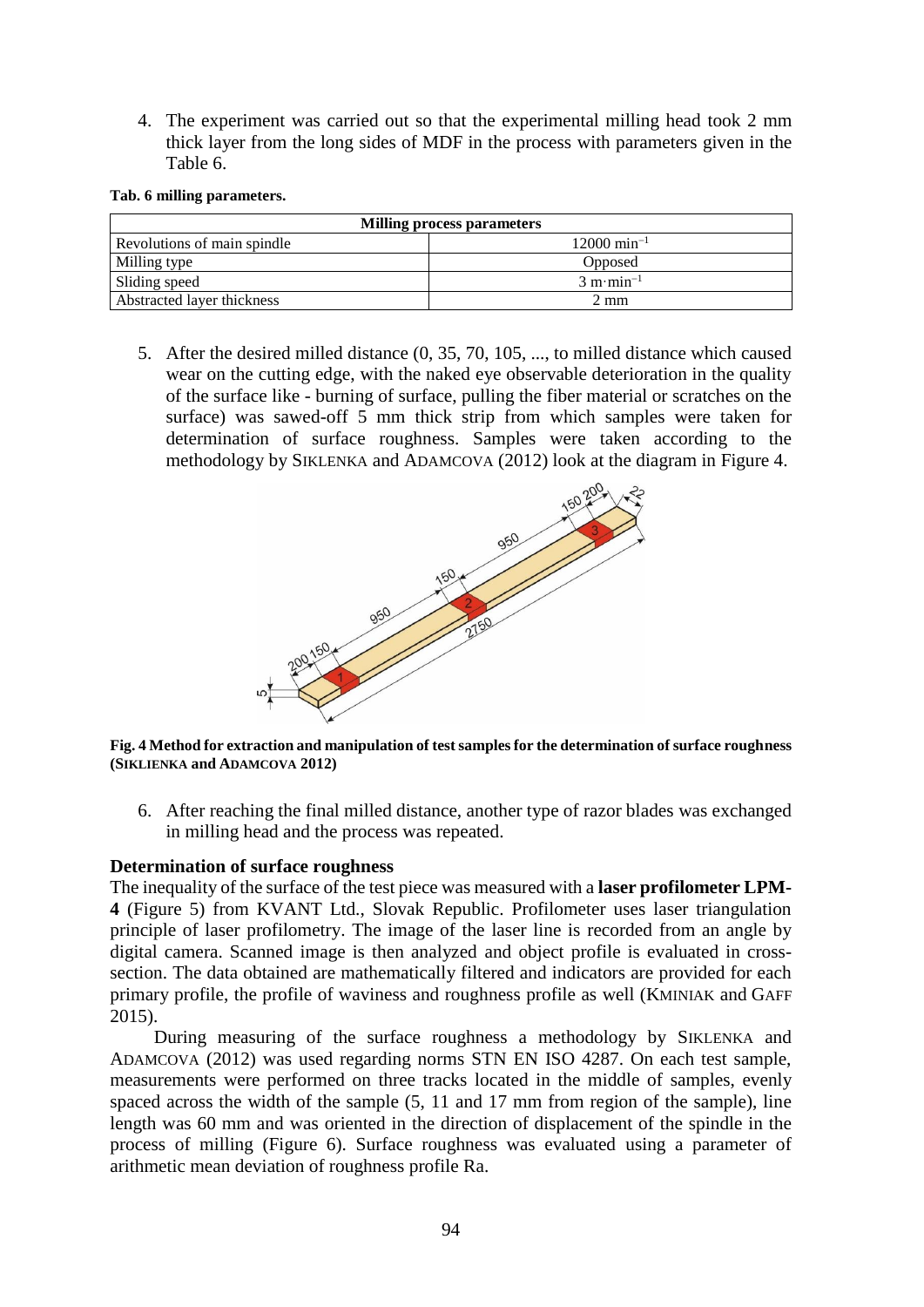

**Fig. 5 Laser Surface Profilometer LPM - 4 1 - frameworks enabling manual preset of working distance and mounting of profilometric head and trolley system, 2 - Profilometric head, 3 - feed system for XZ axis, 4 - controller for shift system of working desks (KMINIAK and GAFF 2015).**



**Fig. 6 Distribution of lines of measuring surface roughness across the width of the sample (SIKLIENKA and ADAMCOVA 2012).**

#### **Determination of wear of the cutting wedge**

The rate of wear of cutting wedge is evaluated by the alleviation parameter of the cutting edge SV (Figure 7). In the experiment, the microscopic method by ŠUSTEK and SIKLIENKA (2012) is used.



**Fig. 7 subsided cutting edge α - back angle, β - cutting wedge angle, γ - rake, NE - subsidence of cutting edge BV - back retreat (ŠUSTEK and SIKLIENKA 2012).**

Reversible blades were removed from the cutter head. Using assemble of microscope and digital camera (in this case the **microscope 100 HC-L** from the German company HITEC and digital camera **Canon PowerShot A520** from Canon controlled by focusing **ZoomBrowser EX 5.0** software from Canon as well) recorded images of cutting edge at 100 times magnification were made. To determine the real dimensions, the image was generated on a reference scale which was used to calculate the real dimensions. At 100 times magnification, it was possible to cover only half of the cutting edge and therefore pictures of left half and right half were taken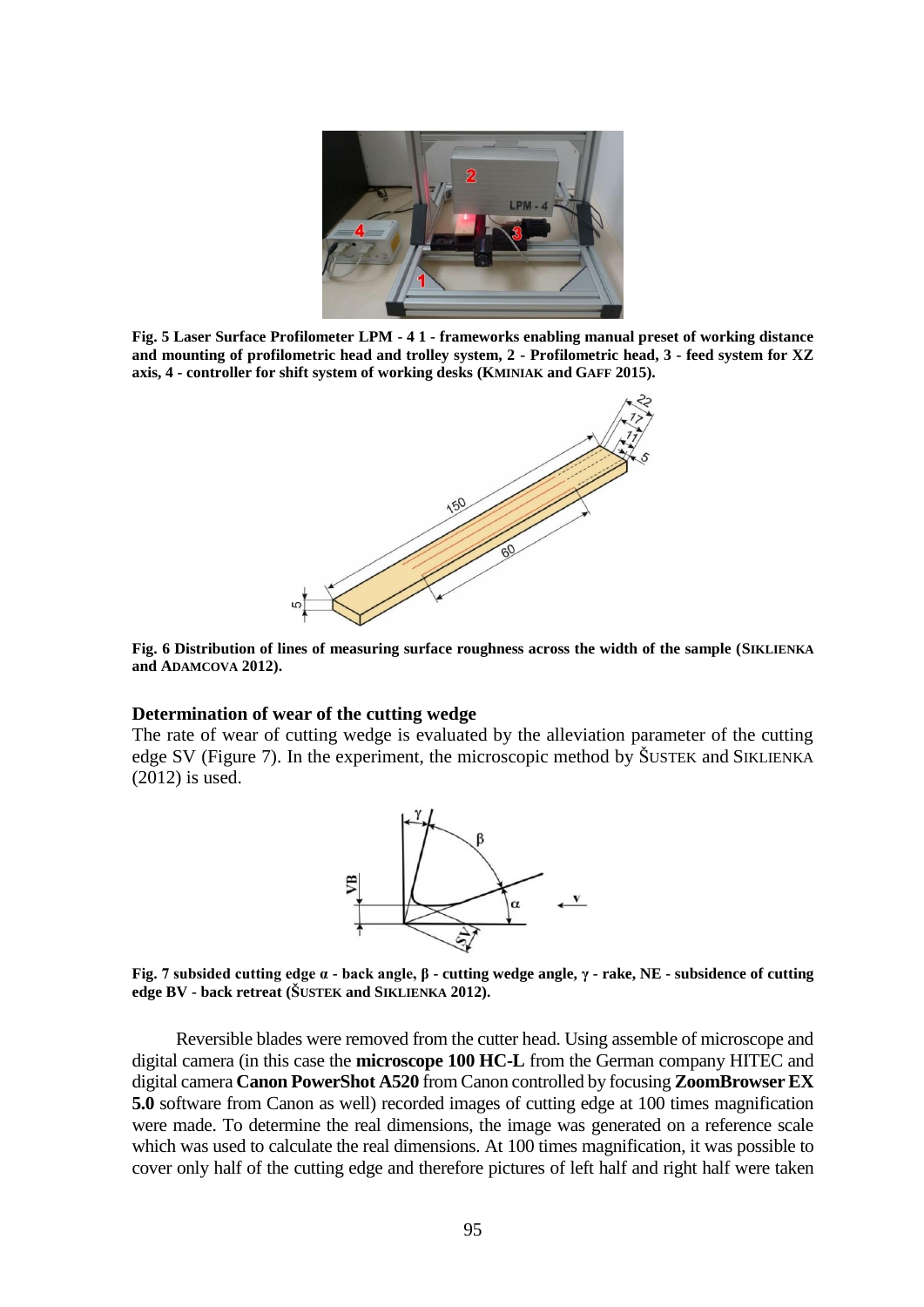and then evaluated separately. Cutting wedge image was then evaluated in the program **AutoCAD 2009**. Evaluation was carried out in a way, that into cutting wedge images, tangents were drawn to the cutting edge and a line passing through the reference points was created on the blade by sparking and subsequently distance of tangents and a reference line was measured and the figure has been adjusted on an appropriate scale.



**Fig. 8 Method for measuring alleviation of cutting edge 1 - reversible blade, 2 - sparking reference point 3 - MDF board, A - the distance between the straight line passing through sparking points and tangent to the cutting edge at the front of the milling, B - distance between the straight line passing through sparking points and tangent to the cutting edge after milling.**

## **RESULTS**

Because of test requirements (500 bm were milled an average of an hour, including the necessary handling operations) experiment was performed on one sets of knives. The course of cutting wedge tool wear was monitored using the "alleviation of Cutting Edge (SV)." The quality of the surface was monitored by parameter "arithmetic mean deviation of the profile roughness (Ra)".

The data obtained were subjected to statistical analysis that failed to demonstrate the interdependence of impact alleviation of cutting edge and the arithmetic mean deviation of the roughness profile. Graphical representation of the arithmetical mean deviation of the roughness profile, depending on the alleviation of cutting edge is expresses on Figure 9.



**Fig. 9 Dependence of the arithmetical mean deviation of the roughness profile on the alleviation of the cutting edge.**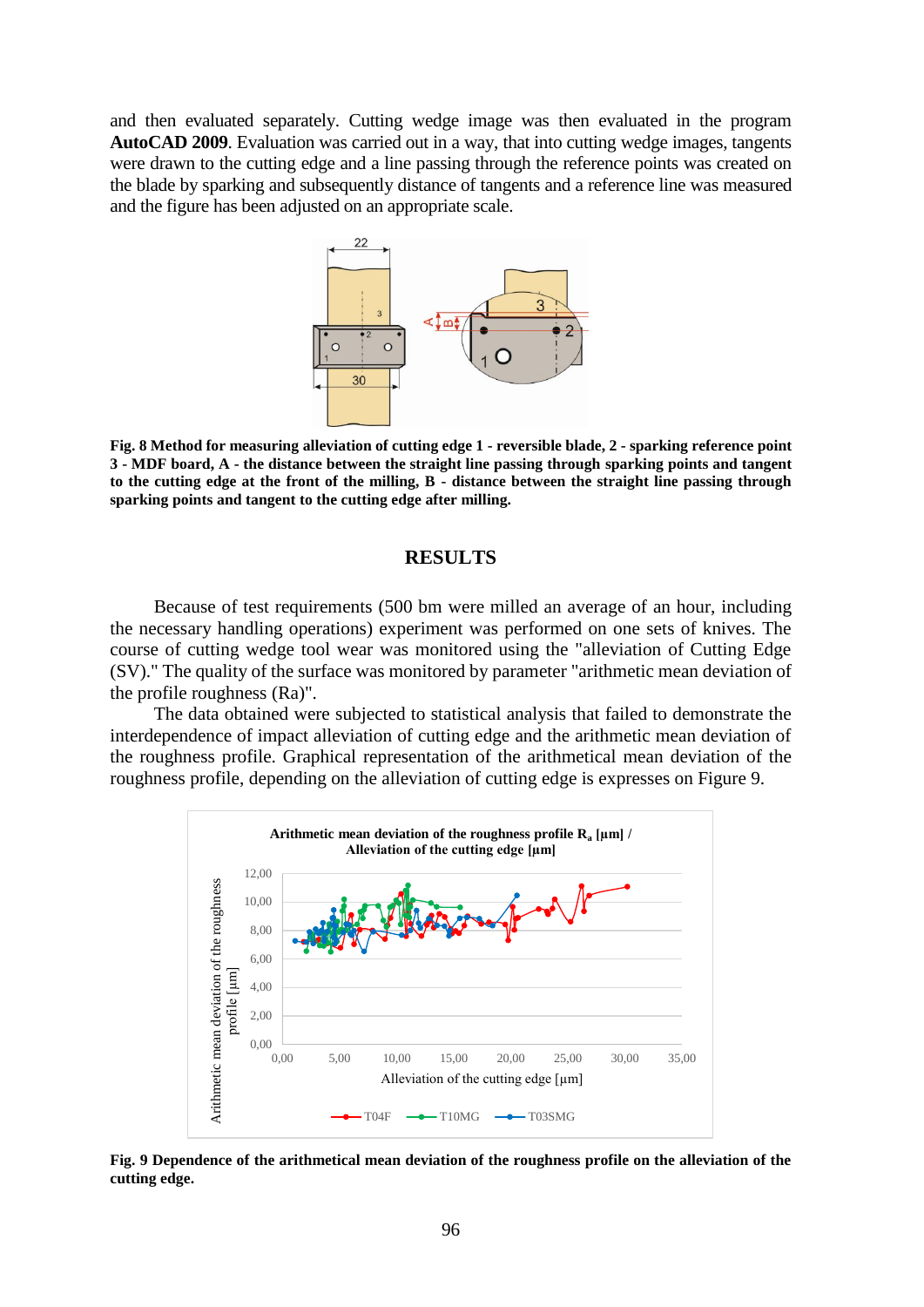Statistical comparison of these indexes we transferred indirectly by common factors like class of sintered carbide and milling distance. Statistics (Table 7) show, that on the alleviation of the cutting edge has a statistically significant effect milled distance and class of sintered carbide. The statistics further showed that the impact of cemented carbide grade is 11 times greater than that of milled distance.

|                                                 | SS       | Degr. of | <b>MS</b> | F        | p        |
|-------------------------------------------------|----------|----------|-----------|----------|----------|
| Alleviation of the cutting edge                 |          | Freedom  |           |          |          |
| Intercept                                       | 32664.79 |          | 32664,79  | 1908.079 | 0.000000 |
| Milled distance [m]                             | 7452.56  | 43       | 173.32    | 10.124   | 0.000000 |
| Grade of sintered carbide                       | 3921.20  |          | 1960,60   | 114.526  | 0.000000 |
| Milled distance [m] * Grade of sintered carbide | 599.13   | 86       | 6.97      | 0.407    | 0.999999 |
| Error                                           | 4519.47  | 264      | 17,12     |          |          |

**Tab. 7 Statistical analysis of impact of milled distance and grade of sintered carbide on the alleviation of the cutting edge.**

However statistics (Table 8) shows that arithmetical mean deviation of the roughness profile has failed to demonstrate the impact of even one of the factors to be considered.

Average values of cutting edge alleviation together with an interval of measured values for given materials of razor blades - carbide class graphically presents Figure 10. The average value of the arithmetical mean deviation of the roughness profile along with an interval of measured values for various materials of razor blades graphically presents Figure 11.

**Tab. 8 Statistical analysis of the impact of sawed distance and grade of sintered carbide on arithmetic mean deviation of the roughness profile.**

| Arithmetic mean deviation of the                   | SS       | Degr. of | <b>MS</b> | F        | p        |
|----------------------------------------------------|----------|----------|-----------|----------|----------|
| roughness profile                                  |          | Freedom  |           |          |          |
| Intercept                                          | 29748,83 |          | 29748,83  | 2895.228 | 0,000000 |
| Milled distance [m]                                | 234.58   | 43       | 5,46      | 0.531    | 0,993061 |
| Grade of sintered carbide                          | 14,70    |          | 7,35      | 0.715    | 0,490002 |
| Milled distance [m] * Grade of sintered<br>carbide | 237,97   | 86       | 2,77      | 0.269    | 1,000000 |
| Error                                              | 2712,63  | 264      | 10,28     |          |          |



**Fig. 10 Dependence of alleviation of the cutting edge on milled distance.**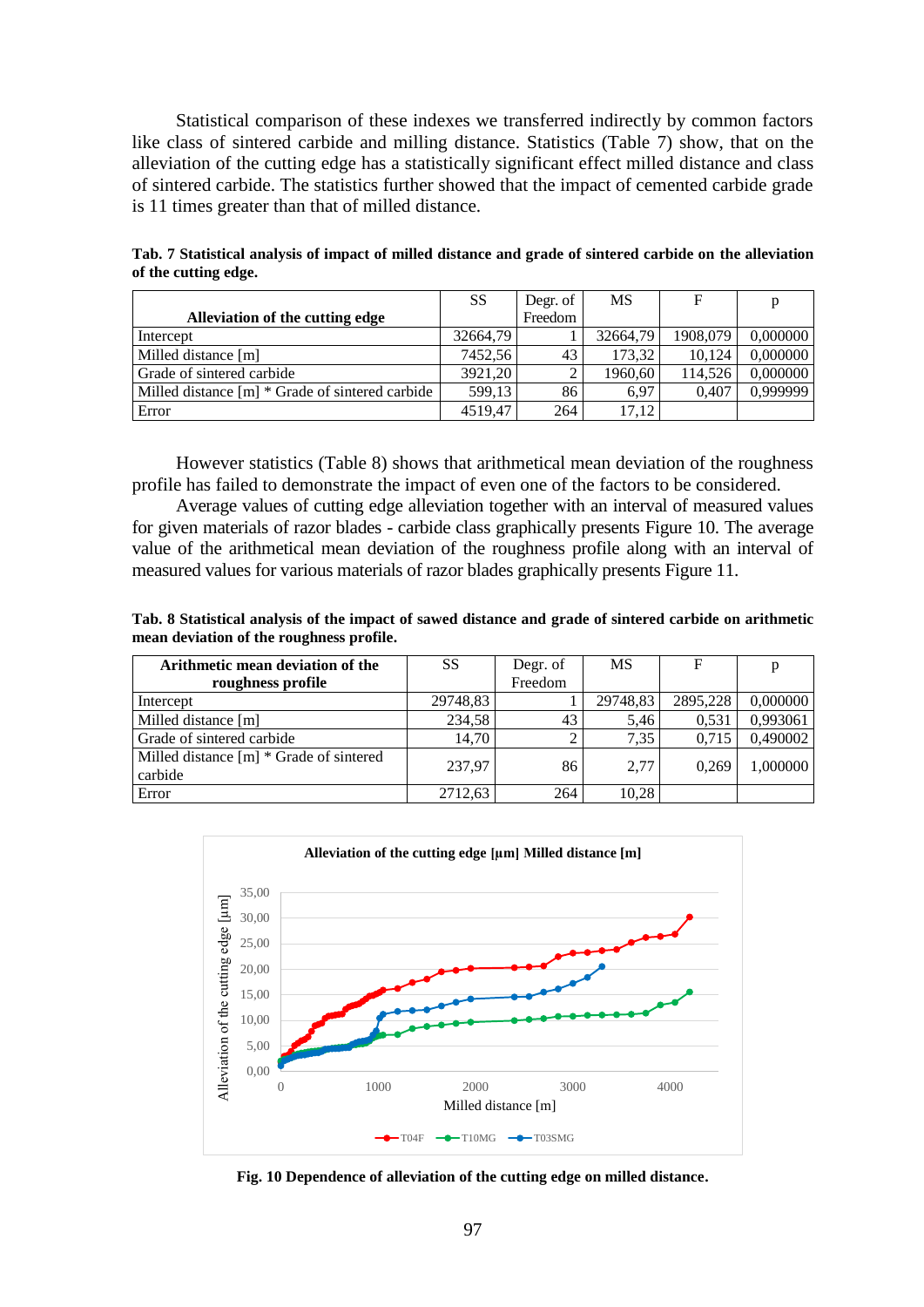

**Fig. 11 Dependence of the arithmetical mean deviation of the roughness profile on milled distance.**

Termination of the use of razor blades came, when formed surface showed the naked eye observable defects of quality in this case scratches due to damage to the cutting edge of reversible blades.

As for the second observed parameter - middle arithmetic mean deviation of the roughness profile at the time of terminating the use of the particular razor the average values did not exceed 11.1 microns, while the usual requirement for a maximum average values of the arithmetical mean deviation of the roughness profile depending on how the final surface treatment is done ranges from 15 to 20 microns (DZURENDA *et al*. 2008).

Impact on the values of arithmetic mean deviation of the surface by therefore mentioned grooves has not been recorded because from technological standpoint, roughness measurement makes sense only in the direction along the cutting speed of the sample and direction of grooves on the surface are longitudinally as well thus it would affect only the roughness in the transverse direction.

Data presented on Figure 10 show the durability of the cutting edge in cemented carbide grade T04F and T10MG reached 4200 meter (with sliding speed 3 m .min<sup>-1</sup> it is 23.33 hours of real milling). In case of cemented carbide grade T03SMG only 3300 meter (what is 18.33 hours of real milling). At the same time Figure 10 clearly shows that the intensity of alleviation cutting edge - tool wear rises in the classes T10MG, T03SMG and T04F.

At the same time, we can read from the presented data that there is intensifying deterioration in the last 150 meters before the actual cessation of the use of all three types of cemented carbides.

We can express dependence of cutting edge alleviation on milled distance, regardless of solid carbide grade by following equation:

$$
SV = 0.0048 * L + 4.0215 (R^2 = 0.93)
$$

# **SV - cutting edge alleviation (µm)**

#### **L- milled distance (m)**

Taking into account the class of carbide result is:

for **T04F**

$$
SV = 0.0054 * L + 7.3096 (R^2 = 0.93)
$$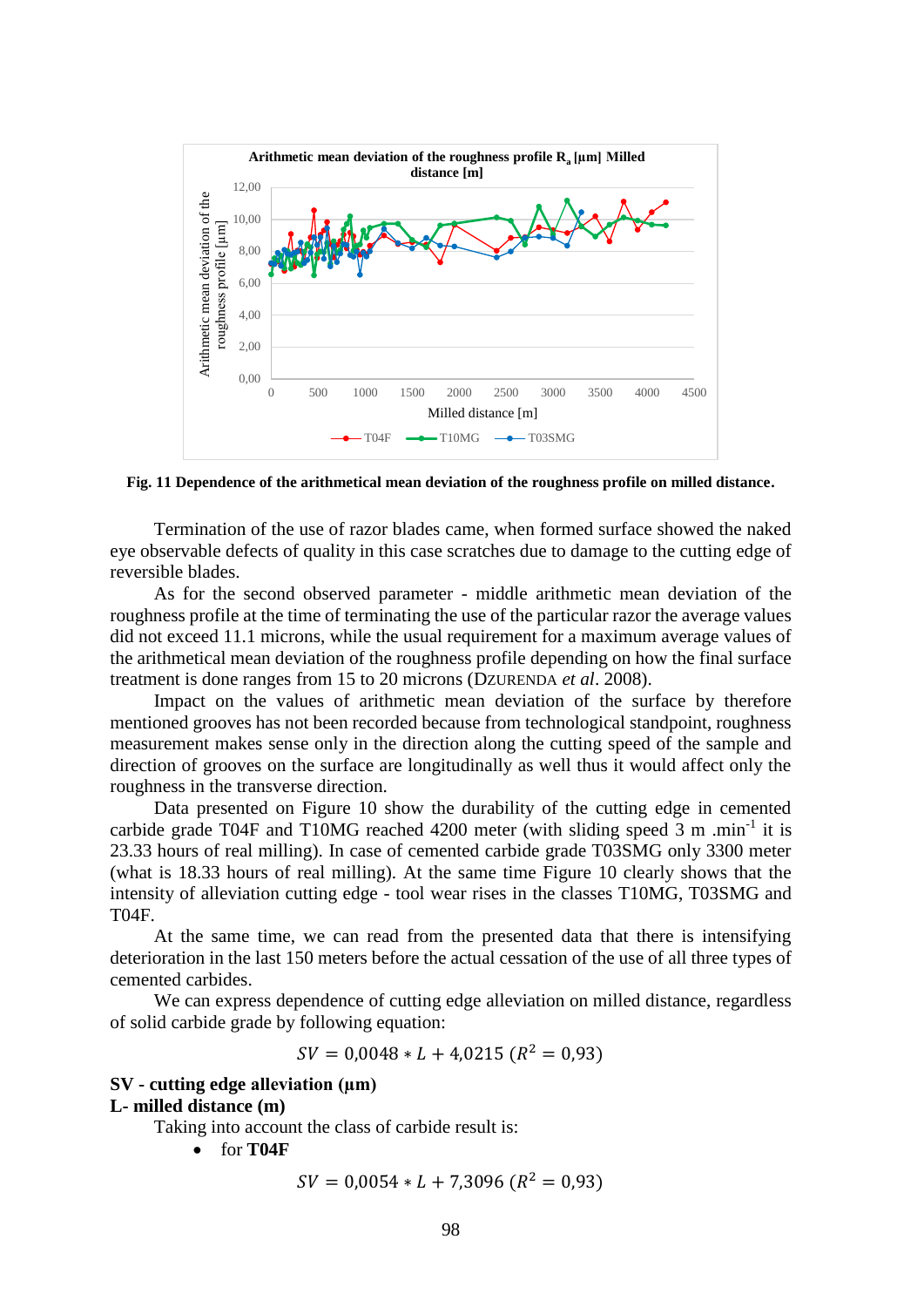for **T03SMG**

 $SV = 0,0055 * L + 2,0519 (R^2 = 0,94)$ 

for **T10MG**

 $SV = 0,0026 * L + 3,324 (R^2 = 0,95)$ 

The evaluation of the impact of milled distance to the alleviation of the cutting edge can lead us to conclusion that for a given model situation, milling MDF with thickness of 22 mm and under constant material removal at 2 mm the most suitable cemented carbide grade is T 10MG then T04F and least suitable is T03SMG.

#### **DISCUSSION**

The presented results do not contradict the generally known definition of the problems of working with wood and wood materials. Similarly like AGUILERA *et al*. (2016), SANJEEV *et al*. (2012) or KOVAČ and KRILEK (2012) confirm only minimal links between the quality of the surface and tool wear. Progress of tool wear is consistent with the generally defined course of tool wear SIKLIENKA *et al*. (2015) or PROKEŠ (1980). Quality values of the surface are comparable to those in work published by DZURENDA *et al*. (2008).

Against expectations acquired in study of literature in preparation of the experiment, only one error occurred. Based on data provided by the manufacturer of sintered carbide expectation was that the most suitable carbide is T03SMG but our testing did not confirm that and we named as the most suitable T10MG.

## **CONCLUSION**

Given experiment shows as follow:

- 1. Has not been established direct relationship between the tool wear and the quality of the surface, and therefore there is no need for quality correction of the surface by changing the process parameters due to a change in the quality of the tool due to wear.
- 2. Significant deterioration was observed at the end of the durability of the cutting edge due to direct damage to the cutting edge and forming ridges on the surface. Any interference with the process parameters at given moment does not improve the quality and grooving damage remains.
- 3. Throughout the period of durability of the cutting edges of the reversible razor blades produced surface had good quality with an average value of the arithmetical mean deviation of the roughness profile below 11.1 microns.

#### **REFERENCES**

AGUILERA, A., ROLLERI, A., BURGOS, F. 2016. Cutting distance as factor to evaluate the quality of wood machined surfaces: A preliminary study. Maderas. Ciencia y technologia  $18(1)$ : 3–8.

DZURENDA, L. *et al*. 2008. Vplyv techniky na kvalitu deleného a obrábaného dreva. Zvolen : TU vo Zvolene, 140 p. (in Slovak).

KMINIAK, R., GAFF, M. 2015. Roughness of surface created by transversal sawing of spruce, beech, and oak wood. BioResources.  $10(2)$ : 2873-2887.

KOVAČ,J., KRILEK,J. 2012. Process of the wearing saw Blades for the cutting wood. Acta Facultatis Technicae Zvolen,  $17(1)$ :  $51-59$  (in Slovak with English abstract).